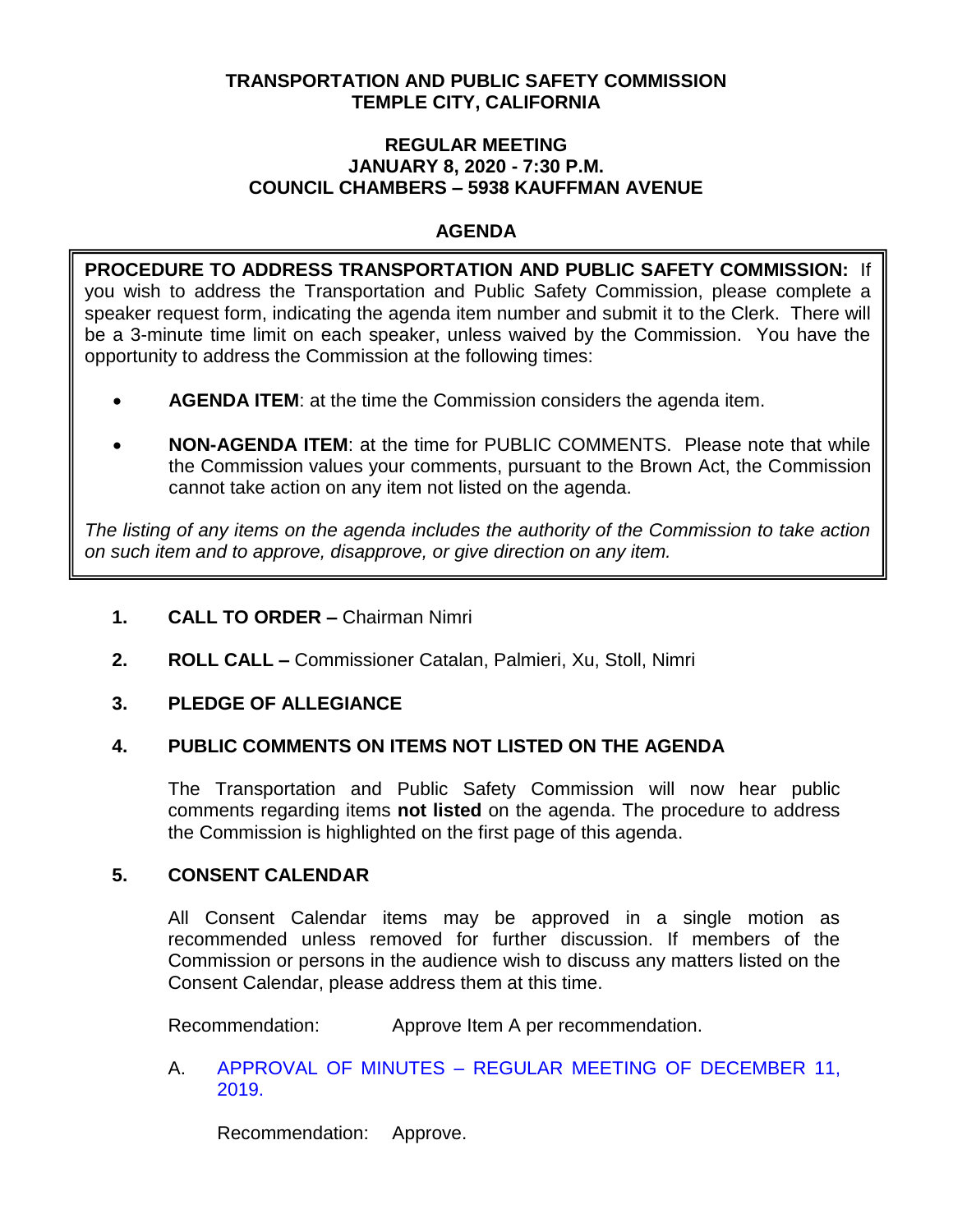# **6. PARKING CITATION HEARINGS**

Please note that the hearing is an informal proceeding and the rules of evidence required in a court trial do not apply.

### *Hearing Procedures:*

- When your case is called, approach the podium and state your name and address for the record.
- State whether or not you are the registered owner of the vehicle cited. If you are not the owner, please state your relationship to the owner.
- If you have a witness testifying on your behalf, the witness may be asked to wait in the lobby until called by the Commission.
- Present your case to the Commission. If you are submitting any documents or photographs relevant to your case, they will be retained by the City as part of the official file.
- The Commission will render a decision to uphold or dismiss your citation. A written notification of the Commission's decision will be mailed to you.
- If your citation is upheld, you may appeal the decision of the Commission to the Los Angeles Superior Court – Stanley Mosk Courthouse. You must file your appeal within 30 days from the date the written notification is mailed to you.

# **A. HEARINGS IN PERSON**

- -
	-
	- 1. Yue Kui Huang [Citation No. TC010015049](https://ca-templecity.civicplus.com/DocumentCenter/View/13671/6A1-TC010015049) 2. [Yue Kui Huang Citation No. TC010015014](https://ca-templecity.civicplus.com/DocumentCenter/View/13672/6A2-TC010015014) 3. [Yue Kui Huang Citation No. TC010015048](https://ca-templecity.civicplus.com/DocumentCenter/View/13673/6A3-TC010015048)
- **B. WRITTEN DECLARATION**
	- 1. [Xiaowei Zhang Citation No. TC201627](https://ca-templecity.civicplus.com/DocumentCenter/View/13674/6B1-TC201627)
	- 2. [Melissa Rosa Martinez Citation No. TC030010524](https://ca-templecity.civicplus.com/DocumentCenter/View/13675/6B2-TC030010524)
- **7. UNFINISHED BUSINESS** None
- **8. NEW BUSINESS** None
- **9. COMMUNICATIONS** None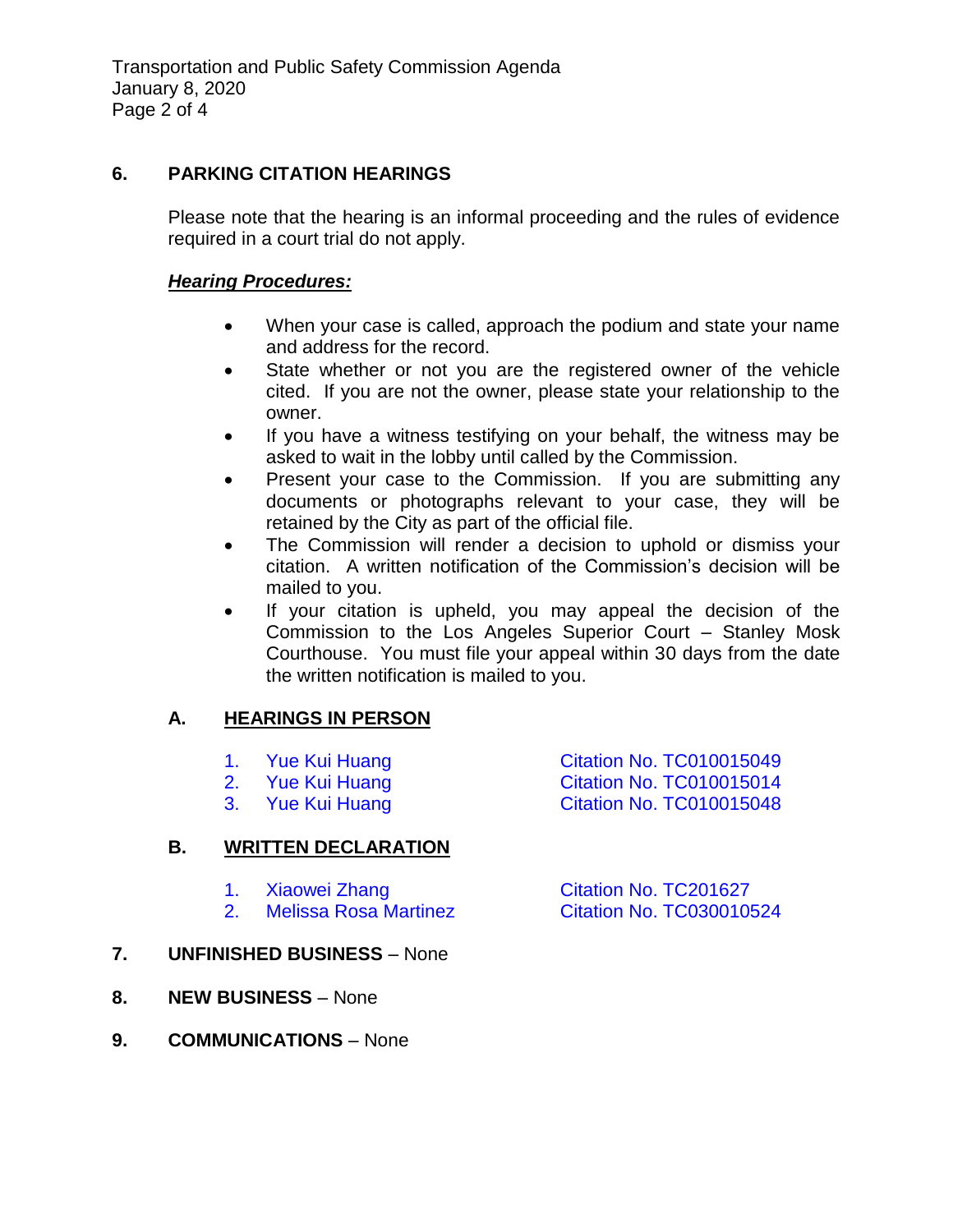Transportation and Public Safety Commission Agenda January 8, 2020 Page 3 of 4

#### **10. ADDITIONAL PUBLIC COMMENTS ON ITEMS NOT LISTED ON THE AGENDA**

The Transportation and Public Safety Commission will now hear additional public comments regarding items **not listed** on the agenda. The procedure to address the Commission is highlighted on the first page of this agenda.

# **11. MATTERS FROM CITY OFFICIALS**

### **12. COMMISSION ITEMS SEPARATE FROM THE REGULAR AGENDA**

- A. COMMISSIONER CATALAN
- B. COMMISSIONER PALMIERI
- C. COMMISSOINER XU
- D. VICE CHAIRMAN STOLL
- E. CHAIRMAN NIMRI

### **13. ADJOURNMENT**

The next regular meeting of the Transportation and Public Safety Commission will be held on January 22, 2020 at 7:30 p.m. in the Council Chambers, 5938 Kauffman Avenue, Temple City.

#### **NEXT REGULAR MEETING OF:**

| CITY COUNCIL                                | 7:30 P.M. | Jan. 21. 2020 |
|---------------------------------------------|-----------|---------------|
| <b>PARKS &amp; RECREATION COMMISSION</b>    | 7:30 P.M. | Jan. 15. 2020 |
| PLANNING COMMISSION                         | 7:30 P.M. | Jan. 14. 2020 |
| TRANSPORTATION AND PUBLIC SAFETY COMMISSION | 7:30 P.M. | Jan. 22. 2020 |
| YOUTH COMMITTEE                             | 5:30 P.M. | Jan. 23. 2020 |

Notice: Staff reports or other written documentation relating to each item of business of this Agenda are available for viewing on the City's website at [www.templecity.us](http://www.templecity.us/) and are on file in the Community Development Department located at City Hall, 9701 Las Tunas Drive, Temple City, California, and are available for review during regular office hours.

In compliance with the American with Disabilities Act, if you need special assistance to participate in this meeting, please contact the Secretary at (626) 285-2171. Notification 48 hours prior to the meeting will enable the City to make reasonable arrangements to ensure accessibility to this meeting.